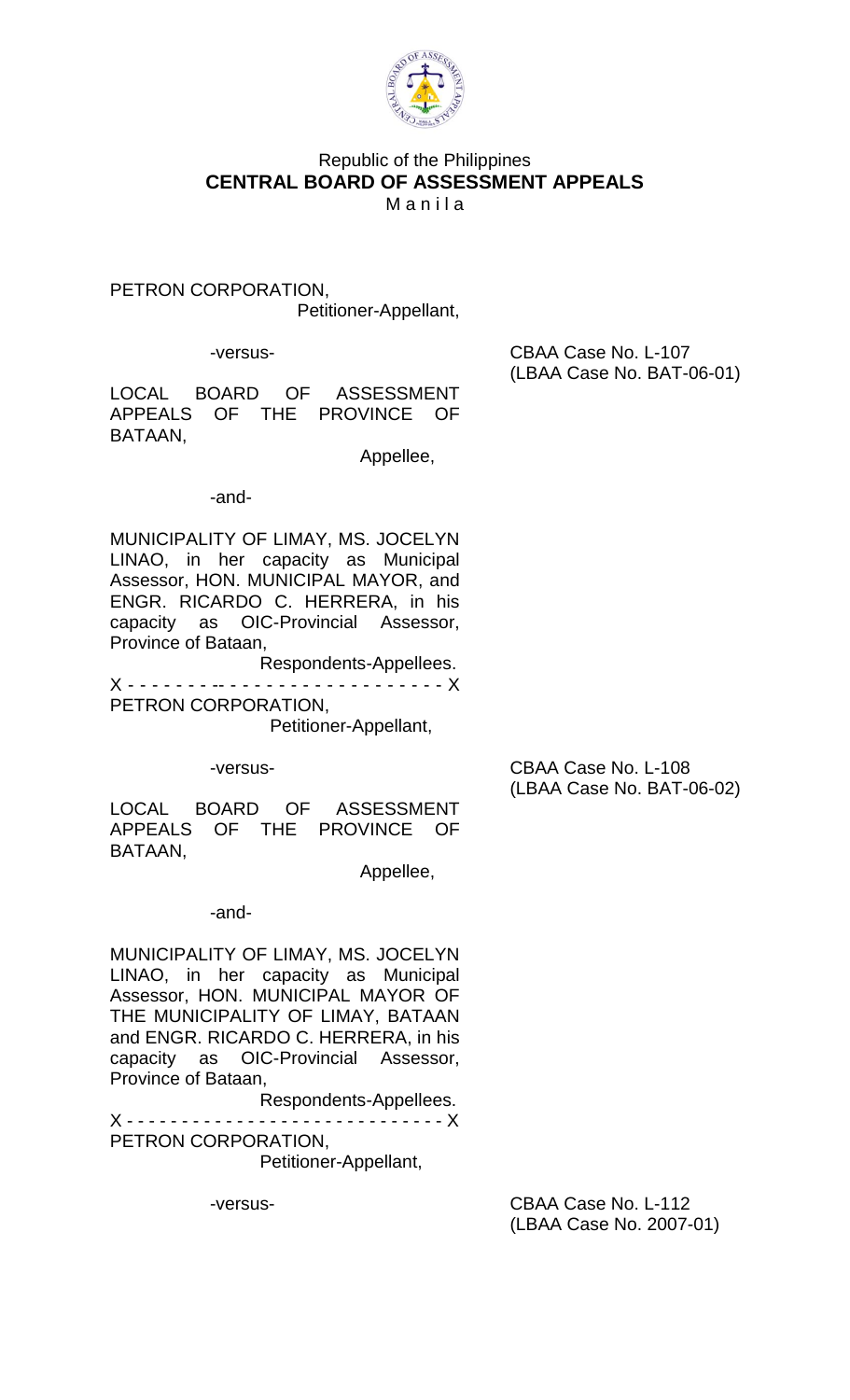LOCAL BOARD OF ASSESSMENT APPEALS OF THE PROVINCE OF BATAAN,

Appellee,

#### -and-

HON. ENRIQUE T. GARCIA, in his capacity as Provincial Governor, MS. EMERLINDA S. TALENTO, in her Capacity as Provincial Treasurer, and ENGR. RICARDO C. HERRERA, in His capacity as OIC-Provincial Assessor, Province of Bataan.

Respondents-Appellee. X - - - - - - - -- - - - - - - - - - - - - - - - - - - - - X PETRON CORPORATION, Petitioner-Appellant,

-versus CBAA Case No. L-114 (LBAA Case No. 2009-01)

LOCAL BOARD OF ASSESSMENT APPEALS OF THE PROVINCE OF BATAAN,

Appellee,

-and-

ENGR. RICARDO C. HERRERA, in his Capacity as OIC-Provincial Assessor, Province of Bataan. Respondent-Appellee.

X - - - - - - - - - - - - - - - - - - - - - - - - - - - - - X

# **JOINT DECISION**

These Appeals were separately filed by petitioner-appellant Petron Corporation against the above respondents-appellees but subsequently consolidated.

In CBAA Case No. L-107, petitioner-appellant Petron assailed the Resolution dated August 17, 2010 (Annex A, Appeal Memorandum) of the Local Board of Assessment Appeals (LBAA) of Balanga City, Bataan which dismissed Petron's Petition dated February 2, 2006 wherein Petron sought to nullify the revised assessment of real property tax and the corresponding tax declarations of Petron's property in Bataan.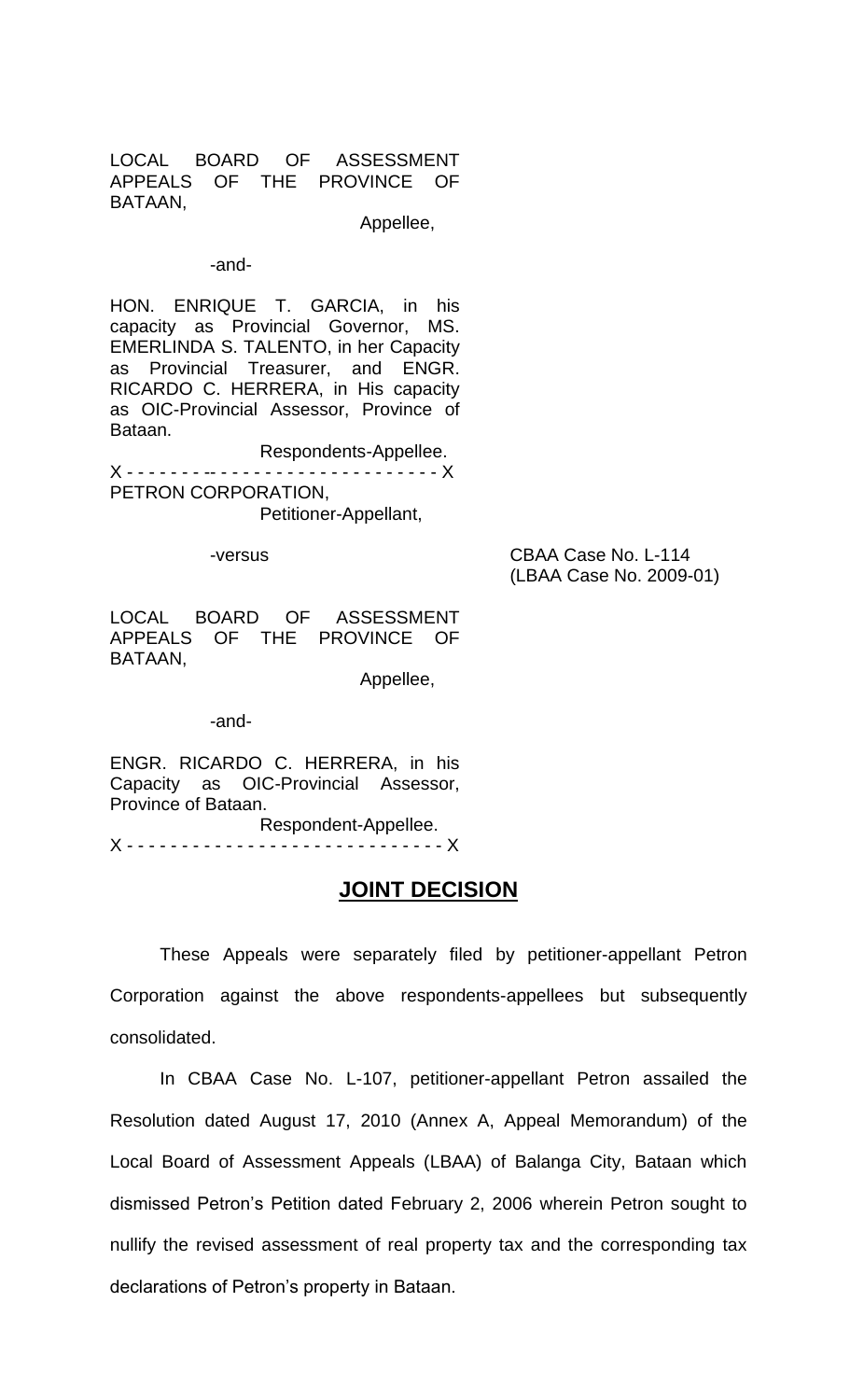## In the Resolution of the LBAA of Balanga City, Bataan, the Board said:

*"In its Appeal, petitioner contends that the assessment covering the production equipment and machineries related to Petron's LVN Isomerization and Gas oil Hydrotreater Project is unjust, contrary to law, public policy and national economic policy and is null and void as it is beyond the power of the respondents to make.*

*According to the Petitioner, the Isomerization and Hydrotreater facilities of Petron enjoyed a five-year real property tax exemption considering that these are new investments under the Downstream Oil Industry Deregulantion Act of 1998 (RA 8479) which have been registered as such with the Board of Investments (BOI). Petitioner submitted copies of BOI Certificates of Registration Nos. 2004-004 and 2004-005, both dated January 7, 2004 (Annexes M & N of the Petition)".*

As adverted to above, petitioner-appellant's appeal was dismissed by the

LBAA of Balanga City, Bataan. Hence, the instant appeal to this Board.

In connection with CBAA Case No. L-108, Petron is questioning the Resolution of the LBAA of Balanga City of Balanga, Bataan dated August 17, 2010 which dismissed Petron's Petition dated April 20, 2006 seeking to nullify the revised assessment of real property tax for the years 1996 to 2006 in the total amount of P17,216,366.22 and the corresponding tax declarations issued for the leased foreshore area in Limay, Bataan.

It appears that petitioner's leased foreshore lands were assessed by the Municipal Assessor of Limay, Bataan for the years 1996 to 2006. The assessment was appealed by petitioner to the LBAA of Balanga, Bataan.

The grounds for the appeal are as follows:

- a) Foreshore lands are owned by the State and hence, exempt from real property tax;
- b) Granting that the leased foreshore lands are subject to real property tax, payment has already been made by petitioner Petron;
- c) The revised market values of the leased foreshore lands are not fair and reasonable; and;

d) The collection of the real property tax has lapsed.

On August 17, 2010, the LBAA of Balanga, Bataan dismissed petitioner-

appellant's appeal for lack of merit.

Thus, the case before us.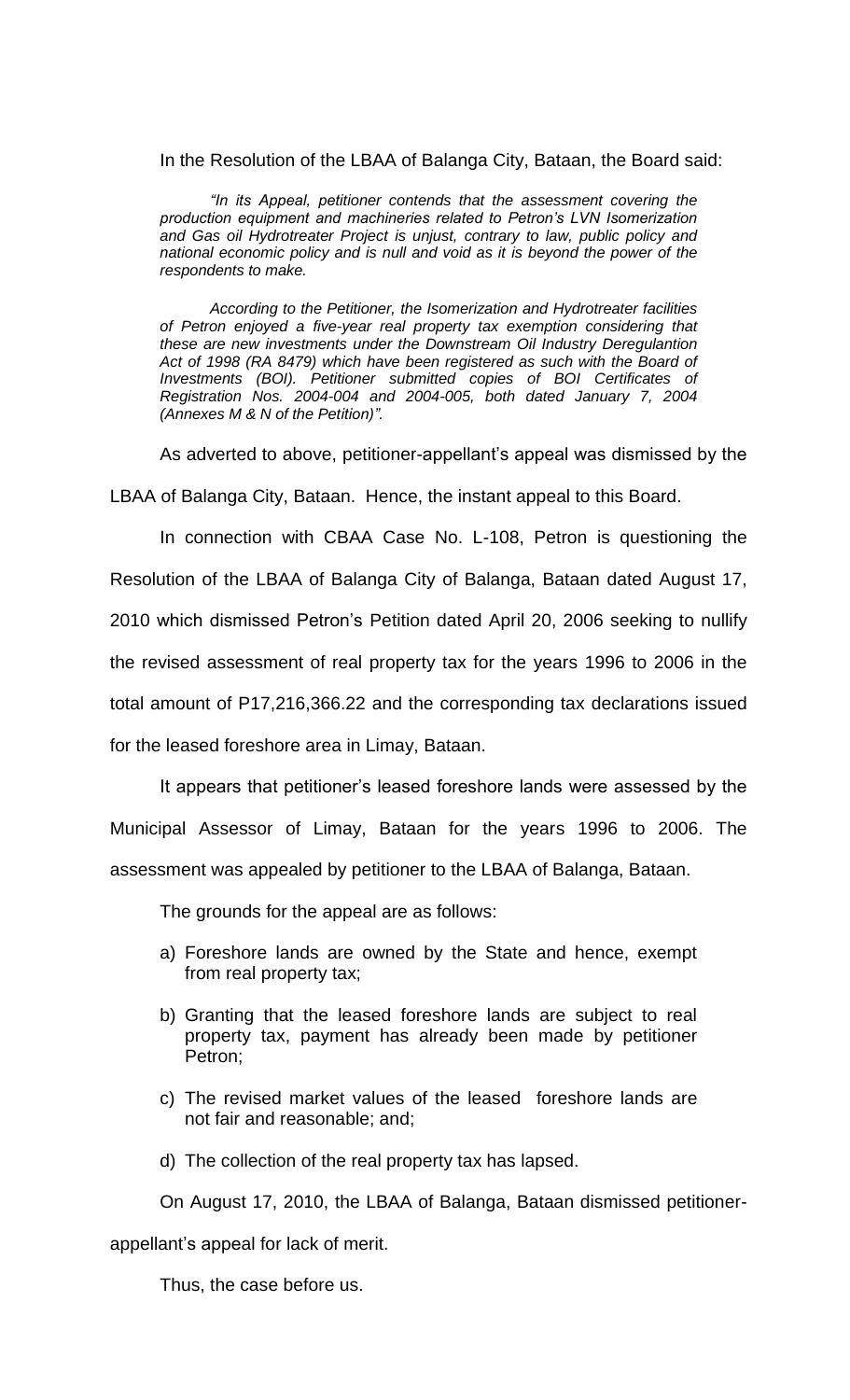Relative to CBAA Case No. L-112, petitioner-appellant Petron is appealing the Resolution of the LBAA of Balanga City dated August 31, 2010 which dismissed Petron's Petition dated August 16, 2007 seeking to nullify the assessment of real property tax against Petron's machineries and equipment in Limay, Bataan.

The records show that Petron owns machineries and equipment in the Province of Bataan with an aggregate value of P14,804,401,609.62: The Provincial Treasurer of Bataan sent a Notice of Delinquent taxes to petitioner requiring the payment of real property tax due as of June 30, 2007 in the total sum of P1,731,025,403.06.

In support of its appeal, petitioner cites the following grounds:

- *1. The subject assessments for back taxes are made for real properties that have been previously declared and cover a period of more than ten (10) years in violation of law;*
- *2. The increased assessments of the Provincial Assessor did not comply with the law and its implementing regulations;*
- *3. The Fair market Value/Replacement Cost used by the Provincial Assessor erroneously included items that should have been properly excluded;*
- *4. Advance payment and prompt payment discounts were not considered by the Provincial Assessor in determining the fair market value and the assessment value of the real properties;*
- *5. The subject assessments, having been made after January 1, 2007 shall take effect on January 1, 2008.*

As earlier mentioned, petitioner-appellant's appeal was dismissed. Hence, this case before the Board.

Anent CBAA Case No. L-114, petitioner questions the ruling of the LBAA of Balanga City, Bataan in the Resolution dated December 22, 2010 in so far as the assailed Resolution held that the five (5) year exemption of petitioner Petron for real estate tax under Section 9 of R.A. No. 8479 (Downstream Oil Industry Oil Deregulation Act of 1998) does not commence from the date of the commercial operation of the machineries but from the date of the issuance of the Board of Investments of Petron's Certificate of Registration on December 20, 2005 or until December 20, 2010 only.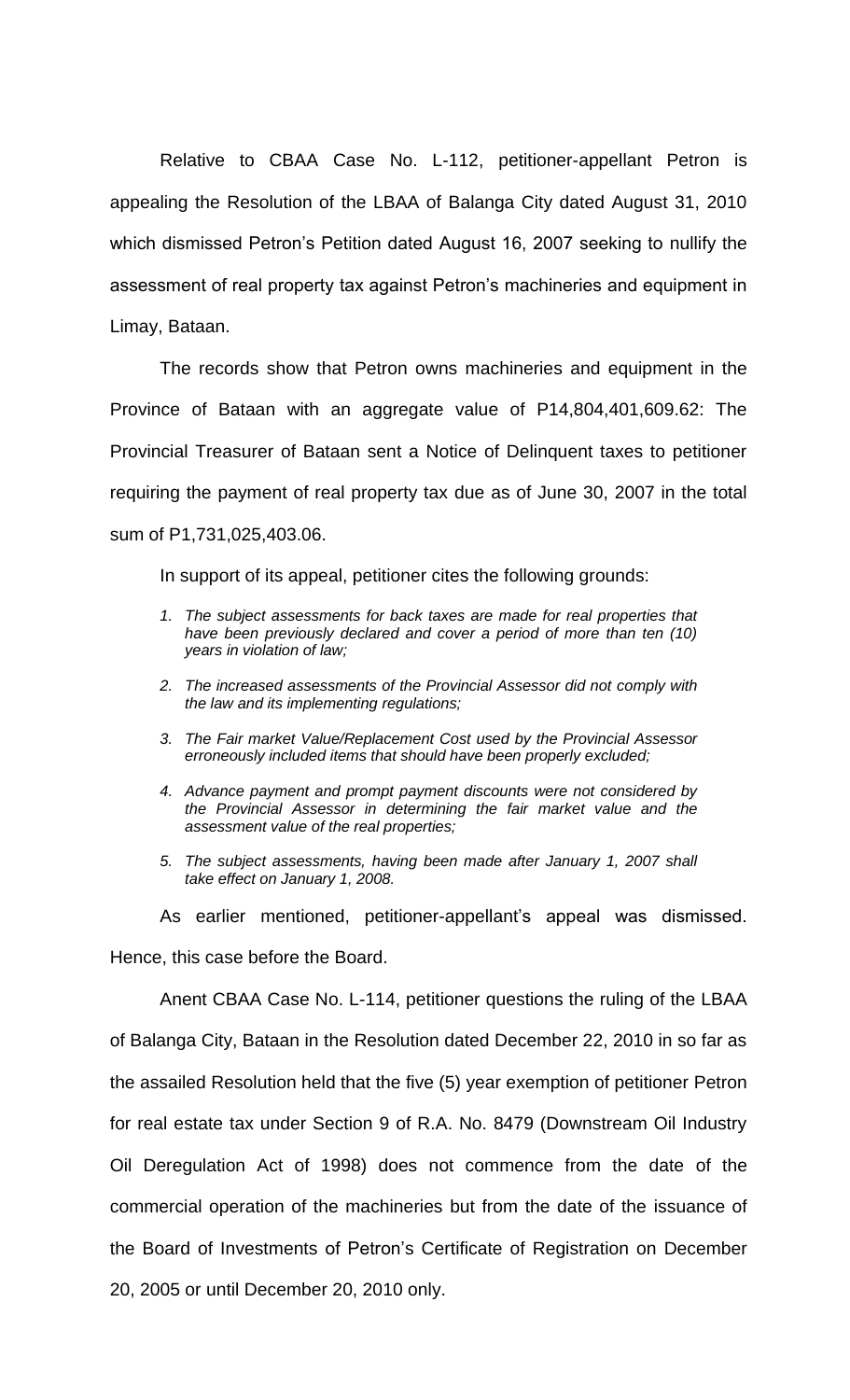Respondents-appellees interposed their respective Answers and Petitioner-Appellant, its Reply thereto.

 On April 25, 2011, the parties filed a Joint Motion (Annex "A", pages 1 to 3), assisted by their respective counsel, submitting their attached Compromise Agreement dated April 15, 2011, stating that the parties have terminated their dispute amicably and praying that the same be approved and judgment rendered in accordance therewith. Attached thereof are Resolutions dated March 28, 2011 and April 4, 2011 of the Sangguniang Panlalawigan (Annexes "B", pages 1 to 4 and "C", pages 1 to 5).

On April 26, 2011, they submitted a Joint Manifestation and Motion attaching therewith a Resolution of the Sangguniang Bayan of Limay, Bataan expressing its strong support to the Sangguniang Panlalawigan's Resolution and its conformity to the Compromise Agreement.

The Compromise Agreement is reproduced herein as follows:

#### *COMPROMISE AGREEMENT*

*KNOW ALL MEN BY THESE PRESENTS:*

*This Compromise Agreement made and entered into this \_\_\_\_ day of April 15, 2011, at Makati City, by and between:*

*RICARDO C. HERRERA, in his capacity as OIC Provincial Assessor of the Province of Bataan (the "Provincial Assessor"), EMERLINDA S. TALENTO, in her capacity as the Provincial Treasurer of the Province of Bataan (the "Provincial Treasurer") and the Provincial Governor of Bataan, HON. ENRIQUE T. GARCIA JR. all with official address at Capitol Compound, Balanga City, Bataan, as authorized under Sangguniang Panlalawigan Resolution Nos. 42 and 44, dated March 28 and April 4, 2011, respectively, copies of which are attached hereto and made integral parts hereof as Annexes "A" and "B";*

#### *- and-*

*PETRON CORPORATION, a corporation duly organized and existing under and by virtue of the laws of the Republic of the Philippines, with principal office address at SMC Head Office Complex, 40 San Miguel Avenue, Mandaluyong City, represented in this transaction by ERIC O. RECTO, President and JOEL ANGELO C. CRUZ, AVP-General Counsel, whose authority to sign this Agreement is evidenced by a copy of the Secretary's Certificate attached hereto and made an integral part hereof as Annex "C", and hereinafter referred to as "PETRON";*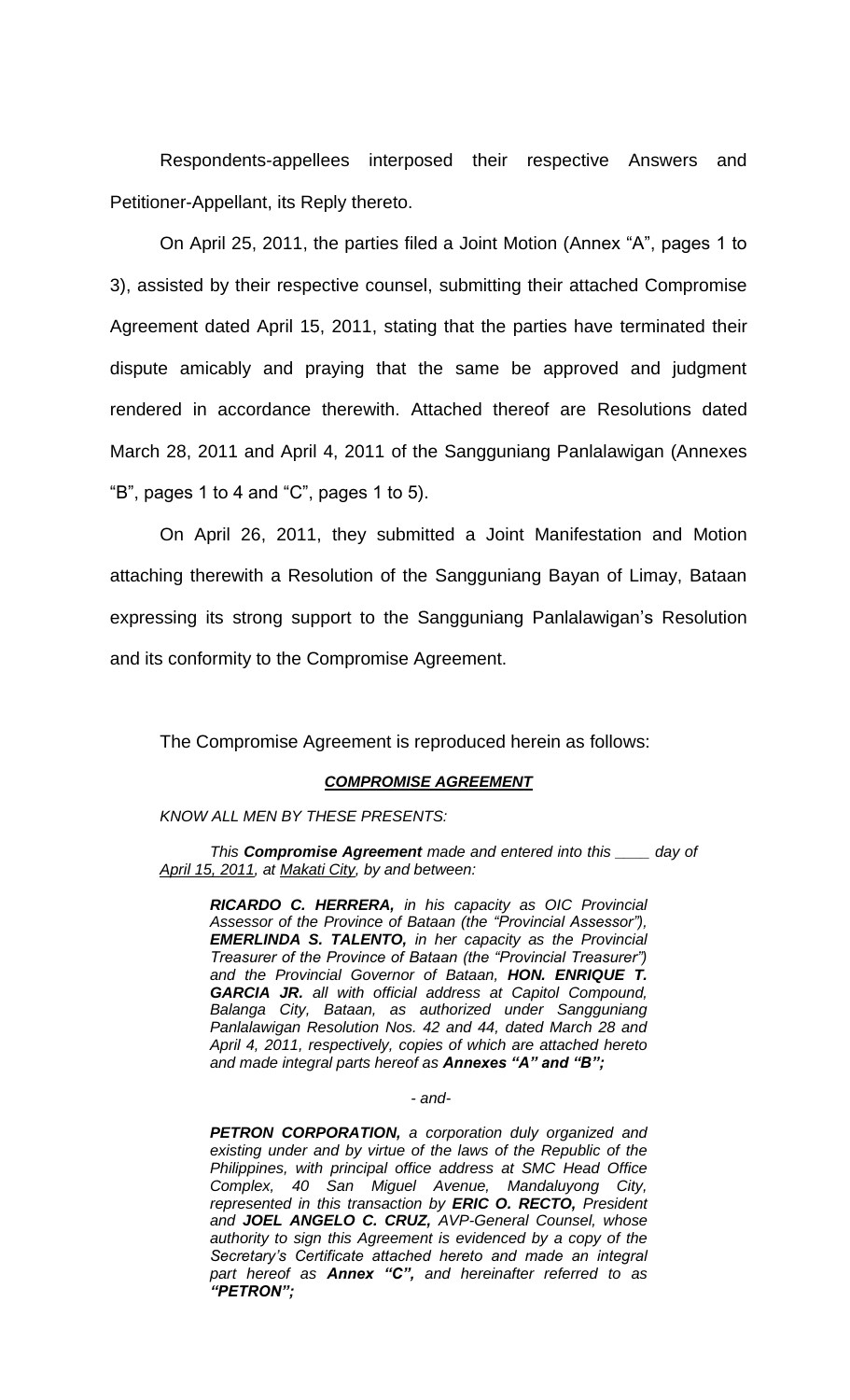#### *WITNESSETH, That:*

*WHEREAS, on June 18, 2007, the Province of Bataan, through its Provincial Assessor, issued a Notice of Revised Assessment and Tax Declaration Nos. 19406 to 19430 (the "2007 Tax Declarations") over real properties consisting of machineries and equipment located within the refinery plant of PETRON based on their replacement value as derived from the acquisition report submitted by PETRON;*

*WHEREAS, on the basis of such 2007 Tax Declarations, the Provincial Treasurer, on June 19, 2007, issued a Notice of Delinquent Real Property Tax against PETRON for deficiency taxes for the period beginning in the year 1994 up to June 30, 2007 in the total amount of One Billion Seven Hundred Thirty One Million Twenty Five Thousand Four Hundred Three and 6/100 Pesos (P1,731,025,403.06);*

*WHEREAS, the Provincial Assessor and the Provincial Treasurer also assessed Petron for real property taxes on its foreshore and offshore lease with the Department of Environment and Natural Resources (Tax Declaration Nos. 17225 and 17226), the Hydrotreater and Isomerization and Power Rationalization projects and facilities (Tax Declaration Nos. 16288 and 17116) and the Petro Fluid Catalytic Cracker Project (Tax Declaration Nos. 21739 to 21753);*

*WHEREAS, Petron disputed and appealed all the foregoing assessments before the Local Board of Assessment Appeals of Bataan (LBAA), to wit:*

- 1. *LBAA Case No. BAT-06-01 entitled "Petron Corporation v. Municipality of Limay, Bataan, Ms. Jocelyn B. Linao, in her capacity as Municipal Assessor, Hon. Nelson C. David, in his capacity as Municipal Mayor and Engr. Ricardo C. Herrera, in his capacity as OIC-Provincial Assessor, Province of Bataan";*
- 2. *LBAA Case No. 2009-01 entitled "Petron Corporation v. Eng'r. Herrera, in his capacity as OIC-Provincial Assessor, Province of Bataan";*
- 3. *LBAA Case No. 2007-01 entitled "Petron Corporation v. Gov. Enrique T. Garcia, in his capacity as Provincial Governor, Ms. Emerlinda S. Talento, in her capacity as Provincial Treasurer, and Eng'r. Ricardo C. Herrera, in his capacity as OIC-Provincial Assessor, Province of Bataan";*
- 4. *LBAA Case No. BAT-06-02 entitled "Petron Corporation v. Municipality of Limay, Bataan, Ms. Jocelyn B. Limay (sic), in her capacity as Municipal Assessor, Hon. Nelson C. David, in his capacity as Municipal Mayor and Engr. Ricardo C. Herrera, in his capacity as OIC-Provincial Assessor, Province of Bataan"*

*where some issues were decided in favor of the Province of Bataan and others in favor of Petron;*

*WHEREAS, Petron elevated the LBAA rulings to the Central Board of Assessment Appeals (CBAA) to wit:*

- 1. *CBAA Case No. L-107 entitled "Petron Corporation v. LBAA, Municipality of Limay, Bataan et al."*
- 2. *CBAA Case No. L-114 entitled "Petron Corporation v. LBAA and Engr. Ricardo C. Herrera, in his capacity as OIC-Provincial Assessor, Province of Bataan"*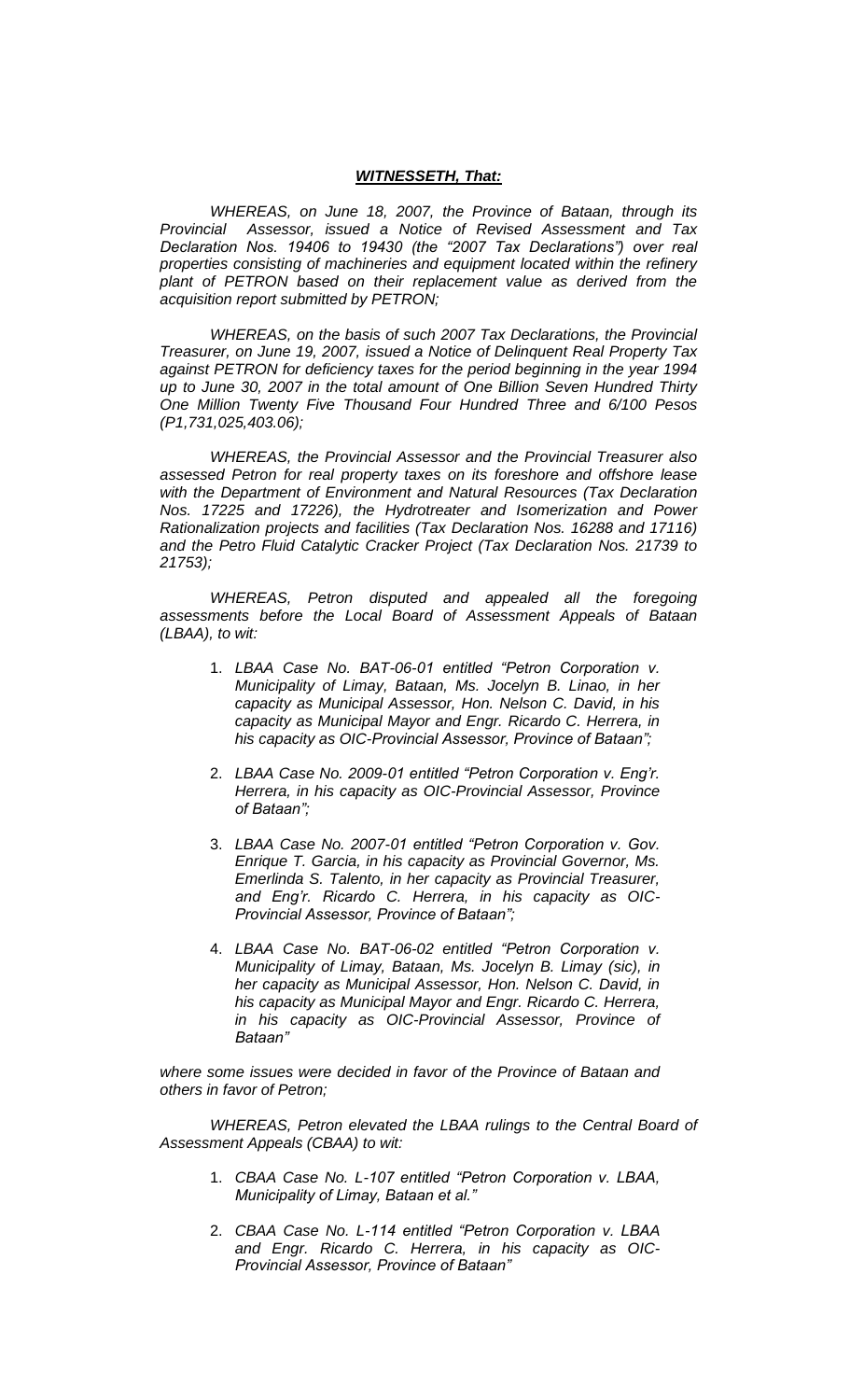- 3. *CBAA Case No. L-112 entitled "Petron Corporation v. LBAA, Gov. Enrique T. Garcia, et al."*
- 4. *CBAA Case No. L-108 entitled "Petron Corporation v. LBAA, Municipality of Limay, Bataan, et al."*

*which cases are presently pending before the CBAA;*

*WHEREAS, PETRON posted surety bonds with the LBAA in lieu of payment under protest in all its appealed cases;*

*WHEREAS, the Supreme Court, in the case of Talento, etc. vs. Escalada, et al. (G.R. No. 180884, 27 June 2008), held that the posting of surety bond may be allowed in lieu of the collection of real property taxes by a local government unit pending the resolution of a tax protest;*

*WHEREAS, the resolution of protests on, and appeals of, assessments of real property taxes ordinarily takes several years and such cases may eventually reach the Supreme Court before they are finally resolved;*

*WHEREAS, the Bureau of Local Government Finance ("BLGF"), through a letter dated December 7, 2010, in response to the request for an opinion of Governor Enrique T. Garcia, Jr. dated N*ovember 4, 2010, addressed *to the Department of Finance ("DOF"), stated that the formula for the computation of Reproduction/Replacement Cost as provided in the Manual on Real Property Appraisal and Assessment Operations, where foreign currency exchange rates at the time of acquisition and during reassessments are considered, applies only to machineries other than brand new machineries, which opinion has been reaffirmed in several other opinions by the BLGF;*

*WHEREAS, to buy peace and put an end to a protracted litigation, the parties have agreed on a compromise settlement;*

*WHEREAS, the signatories of this Compromise Agreement are authorized by the respective boards of the parties they are representing to enter into this agreement;*

*NOW THEREFORE, for and in consideration of the foregoing premises, the parties herein have agreed to settle their disputes with respect to all outstanding real property taxes assessed against PETRON up to the end of the year 2011, and to put an end to any and all prior, existing and future claims by, or litigation between, them arising from the facts and circumstances relating to the properties covered by said tax declarations and hereby mutually agree as follow:*

*Section 1. Approval by the CBAA. – This Compromise Agreement shall be valid and effective only upon approval by the CBAA and its determination that the same is not contrary to law, morals, public policy and public order in the case pending before it.*

*Section 2. Issuance of New Tax Declarations. - Upon approval of this Compromise Agreement by the CBAA, the Provincial Assessor shall issue new tax declarations over the same properties covered by the 2007 Tax Declarations applying the allowable depreciations from 1994 to 2011 in accordance with the provisions of the Local Government Code on allowable depreciations of machineries.*

*All newly constructed structures or brand new plants or equipment shall be assessed their fair market value based on acquisition costs as provided in the Local Government Code.*

*Section 3. Full Settlement of Real Property Taxes on Properties subject of CBAA Case No. L-112, the Hydrotreater and Isomerization facilities subject of CBAA Case No. 107, the Foreshore and Offshore*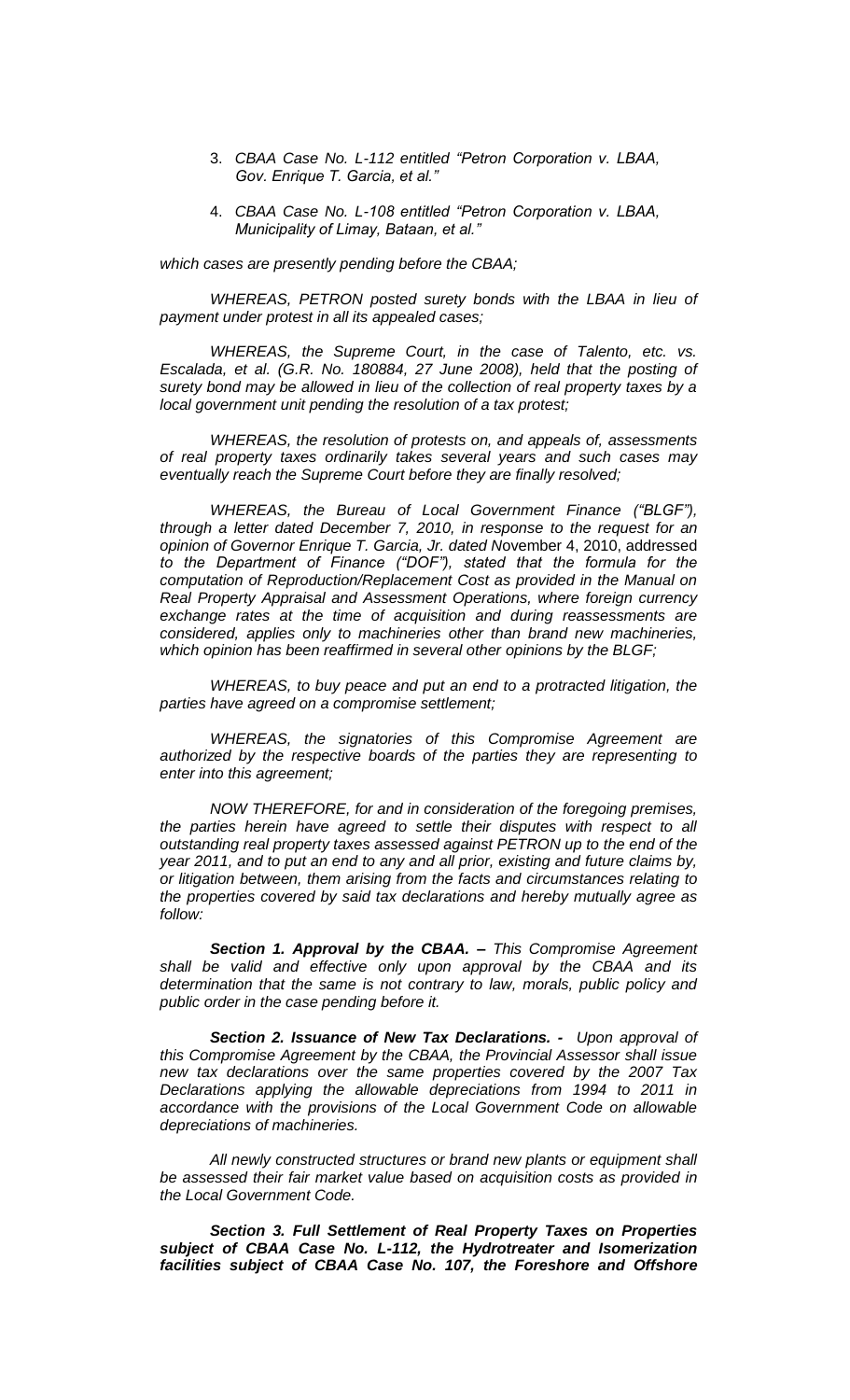#### *Assessments subject of CBAA Case No. L-108 and the Petro Fluid Catalytic Cracker Project subject of CBAA Case No. L-114. –*

*Upon approval of this Compromise Agreement by the CBAA, and issuance of the new tax declarations as provided in Section 2 hereof, PETRON shall pay to the Provincial Treasurer the total amount of Three Hundred Million Seventy Three Thousand Three Hundred Thirty-Nine and 72/100 Pesos. (P300,073,339.72) in full settlement and satisfaction of the disputed assessments for deficiency real property taxes from 1994 to 2011, for the above described properties of Petron, inclusive of interests and penalties. The Provincial Treasurer shall remit the respective shares of the other local government units from the said real property taxes in accordance to the provisions of the Local Government Code.*

*The amount of P300,073,339.72 shall be in addition to the payments of P2,659,555,530.17 made by Petron for real property taxes from 1994 to 2011.*

*The payment of the real property tax for 2011 includes the real property taxes for the foreshore and offshore lease, the LVN Isomerization, Gas Oil Hydrotreater, and Power Rationalization projects and facilities.*

*Petron further undertakes to pay the real property taxes for all the above described properties including its Petro Fluid Catalytic Cracker Project beginning the year 2012.*

*Section 4. Dismissal of CBAA Cases. – All the aforementioned CBAA cases shall be dismissed with prejudice upon approval of this Compromise Agreement by the CBAA subject to compliance by each of the parties of their respective obligations under this Compromise Agreement.*

*Section 5. Mutual Release and Discharge. – Upon compliance by*  each of the parties of their respective obligations under this Compromise *Agreement and the dismissal of the cases:*

*(a) Each of the parties hereby irrevocably and forever, absolutely and unconditionally waive, release, quitclaim, discharge and hold free and harmless each of the other parties, and any of their respective officials, directors, officers, agents, assigns, representatives, or successors-in-interest, from any and all suits, actions, sums of money, damages, claims or demands of whatever nature and kind, disclosed or undisclosed, pending or potential, arising out of or in connection with the controversy arising from the same facts, incident, claim, cause or causes of action, including but not limited to claims for any deficiency or back real property taxes, interest and/or penalties.*

*(b) The parties hereby undertake and warrant that they will not directly or indirectly, institute or cause the institution or any complaint, action, suit, claim or demand whatsoever of whatever nature and kind, whether civil, criminal or administrative, against each other, including their respective officials, officers, directors, agents, assigns or successors-in-interest, in any court of law, prosecutor's office, administrative body or any other forum, body or tribunal in connection with the controversy arising from the same facts, incidents, claim, cause or causes of action in LBAA Case No. 2007-01/CBAA Case No. L-112, LBAA Case No. BAT-06-01/CBAA Case No. L-107, LBAA Case No. BAT-06-02/CBAA Case No. L-108 and LBAA Case No. 2009- 01/CBAA Case No. L-114.*

 *Section 6. Non-Admission. – The execution of this Compromise Agreement and/or the performance of the obligations and actions provided herein shall not be deemed, nor constitute an* admission, express or implied, by either party of any claim or demand whatsoever of the other, it being understood that the parties have mutually and freely entered into and performed these acts in the spirit of good faith and understanding and to avoid or terminate protracted and expensive litigations.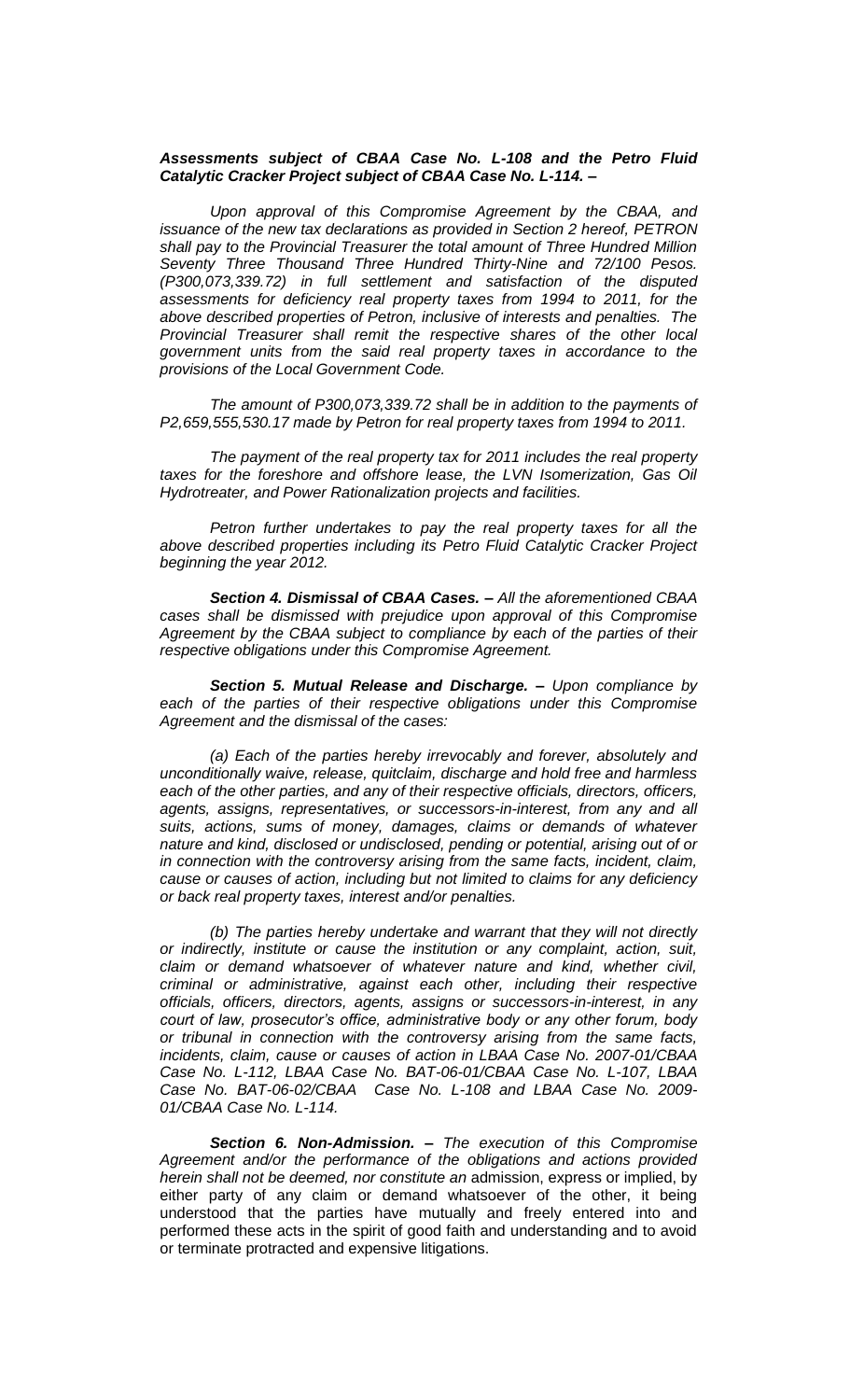**Section 7. Good Faith. –** The parties have voluntarily and in good faith entered into this Compromise Agreement in order to settle any and all liability with respect to real property taxes due on properties subject of the mentioned cases until calendar year 2011. The parties further confirm that the execution of this Compromise Agreement is not tainted by any mistake, fraud, violence, undue influence or falsity of documents on the part of any party.

**IN WITNESS WHEREOF,** the parties hereto have caused this Compromise Agreement to be signed by their authorized signatories on the date and place above written.

#### *THE PROVINCE OF BATAAN*

*Represented By:*

 *(Signed) (Signed) Bataan Bataan*

*EMERLINDA S. TALENTO In his capacity as Provincial* **In her capacity as Provincial** *Assessor of the Province of Treasurer of the Province of*

> *(Signed) ENRIQUE T. GARCIA, JR. Governor as authorized under Sangguniang Panlalawigan Resolution Nos. 42 and 44, series of 2011*

## *PETRON CORPORATION*

*Represented By:*

 *(Signed) (Signed) ERIC O. RECTO JOEL ANGELO C. CRUZ President AVP-General Counsel*

### *SIGNED IN THE PRESENCE OF:*

 *(Signed) (Signed)*

#### *ACKNOWLEDGMENT*

*\_\_\_\_\_\_\_\_\_\_\_\_\_\_\_\_\_\_\_\_\_\_\_\_\_\_\_ \_\_\_\_\_\_\_\_\_\_\_\_\_\_\_\_\_\_\_\_\_\_\_\_\_\_\_\_*\_\_

*REPUBLIC OF THE PHILIPPINES )*

*) S.S.*

*BEFORE ME, a Notary Public for and in Makati City, this 15 APR 2011, personally appeared:*

| Name                          | Competent Evidence of   | Date/Place Issued   |
|-------------------------------|-------------------------|---------------------|
|                               | <b>Identity</b>         |                     |
| <b>ENRIQUE T. GARCIA, JR.</b> |                         |                     |
| his<br>capacity<br>in<br>as   | Voter's ID No.          | November 7, 2003/   |
| Provincial Governor of the    | 08030165AI1340ETG10000  | <b>Balanga City</b> |
| <b>Province of Bataan</b>     |                         |                     |
| <b>RECTO,</b><br>ERIC O.      |                         | September 25, 2008/ |
| President,<br>Petron          | Passport No. XX-2110242 | Manila              |
| Corporation                   |                         |                     |
| JOEL ANGELO C. CRUZ,          |                         |                     |
| AVP-General Counsel,          | SSS No. 03-8389844-7    |                     |
| <b>Petron Corporation</b>     |                         |                     |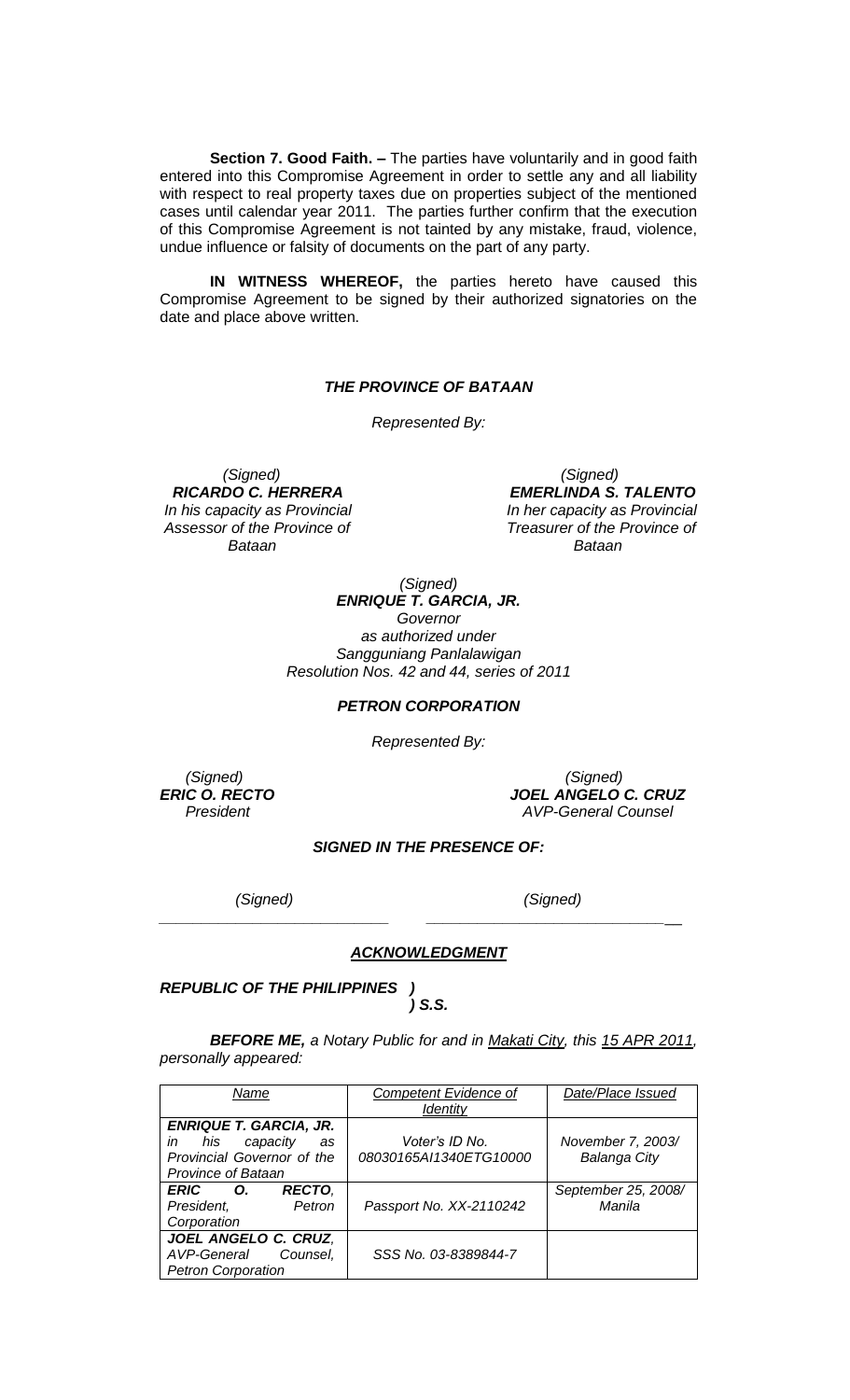*identified by me through competent evidence of their identities bearing their photographs and signatures to be the same persons who executed the foregoing instrument and they acknowledged to me that the same is their own free act and voluntary deed and the free act and voluntary deed of the corporation they represent, they being duly authorized to execute the foregoing instrument.*

*This instrument refers to a Compromise Agreement, which consists of seven (7) pages, including the pages whereon this acknowledgement is written excluding the Annexes.*

*WITNESS MY HAND AND NOTARIAL SEAL on the date, year and place first above written,*

*Doc. No. 105;*

*Page No. 22; (Signed) Book No. III; CHRISTINE F. BIO* **Series of 2011. Appointment No. M-162**  *Notary Public for Makati City Until December 31, 2011 Roll No. 54285 PTR No. 260714/01-08-2011/Makati City IBP No. 844880/01-06-2011/Sorsogon MCLE Compliance No. III-0003203/May 4, 2009 15/F Sagittarius Condominium H.V. dela Costa St., Salcedo Village, Makati City*

*REPUBLIC OF THE PHILIPPINES ) ) S.S.*

*BEFORE ME, a Notary Public for and in Balanga City, Bataan, this 15 April 2011, personally appeared:*

| Name                       | <b>Competent Evidence of</b> | Date/Place Issued   |
|----------------------------|------------------------------|---------------------|
|                            | Identity                     |                     |
| RICARDO C. HERRERA,        |                              |                     |
| in his capacity as OIC-    | Voter's ID No.               | December 9, 2003/   |
| Provincial Assessor of the | 08030162BL2763RCH10000       | <b>Balanga City</b> |
| <b>Province of Bataan</b>  |                              |                     |
| <b>EMERLINDA</b><br>S.     |                              |                     |
| TALENTO, in her capacity   | Passport No. EB-0700839      | August 5, 2010/     |
| as Provincial Treasurer of |                              | DFA Pampanga        |
| the Province of Bataan     |                              |                     |

*identified by me through competent evidence of their identities bearing their photographs and signatures to be the same persons who executed the foregoing instrument and they acknowledged to me that the same is their own free act and voluntary deed and the free act and voluntary deed of the corporation they represent, they being duly authorized to execute the foregoing instrument.*

*This instrument refers to a Compromise Agreement, which consists of seven (7) pages, including the pages whereon this acknowledgement is written excluding the Annexes.*

*WITNESS MY HAND AND NOTARIAL SEAL on the date, year and place first above written,*

*Doc. No. 9; Page No. 3; (Signed)*

*Book No. II; Atty. Jenny Vi C. Trinidad-Laygo* **Series of 2011. Notary Public Notary Public** *NC-284-10 Until December 31, 2011 PTR No. 0486488 01/03/2011; Balanga City, Bataan IBP No. 662041; 01/0 /2011*